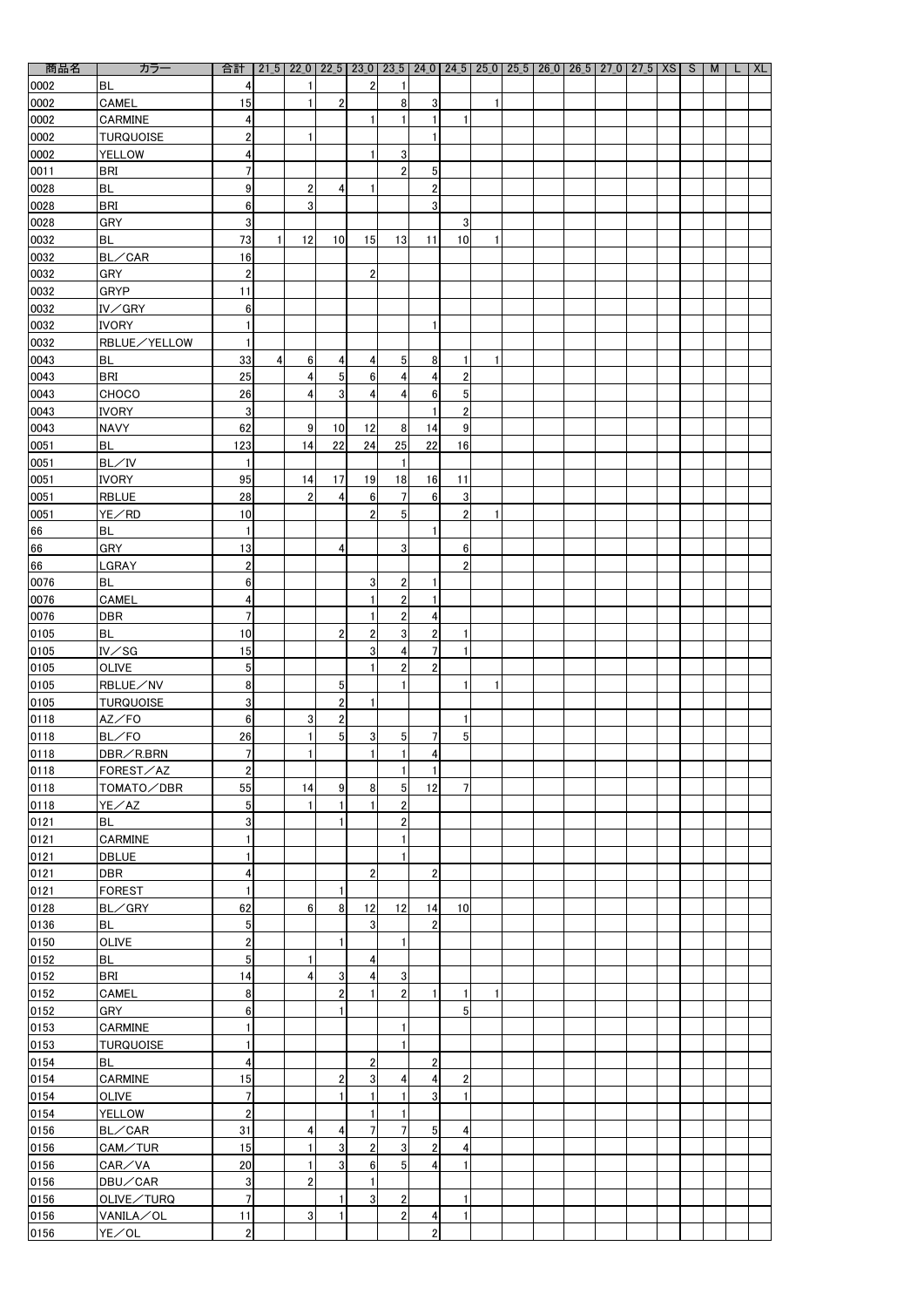| 商品名               | カラー              | 合計                      |                 |                  |                  |                |                |                 | 21_5   22_0   22_5   23_0   23_5   24_0   24_5   25_0   25_5   26_0   26_5   27_0   27_5   XS   S |                |  |  | M            | XL |
|-------------------|------------------|-------------------------|-----------------|------------------|------------------|----------------|----------------|-----------------|---------------------------------------------------------------------------------------------------|----------------|--|--|--------------|----|
| 0173              | <b>AZ</b>        | 4                       |                 |                  |                  |                |                | 3 <sup>1</sup>  |                                                                                                   |                |  |  |              |    |
| 0173              | <b>BL</b>        | $\boldsymbol{2}$        |                 |                  |                  | $\overline{2}$ |                |                 |                                                                                                   |                |  |  |              |    |
| 0173              | <b>YELLOW</b>    | 3                       |                 |                  | 1                | $\overline{c}$ |                |                 |                                                                                                   |                |  |  |              |    |
| 0191              | <b>BL</b>        | 28                      |                 | 7                | $\overline{7}$   | $6\phantom{.}$ | $\overline{4}$ |                 |                                                                                                   |                |  |  |              |    |
|                   |                  |                         |                 |                  |                  |                |                | 4               |                                                                                                   |                |  |  |              |    |
| 0191              | <b>OLIVE</b>     | 10                      |                 | 3 <sup>1</sup>   | 3 <sup>1</sup>   | $\mathbf{3}$   |                |                 |                                                                                                   |                |  |  |              |    |
| 0191              | <b>TURQUOISE</b> | $\boldsymbol{2}$        |                 |                  | 1                |                |                |                 |                                                                                                   |                |  |  |              |    |
| 0191              | <b>YELLOW</b>    | $\mathbf{2}$            |                 |                  | 1                |                |                |                 |                                                                                                   |                |  |  |              |    |
| 0204              | <b>DBR</b>       |                         |                 |                  |                  |                |                |                 |                                                                                                   |                |  |  |              |    |
| 0204              | <b>GREEN</b>     | $\mathbf{2}$            |                 |                  | $\mathbf{1}$     |                |                |                 |                                                                                                   |                |  |  |              |    |
| 0204              | <b>NAVY</b>      | $\overline{7}$          |                 |                  | 3 <sup>1</sup>   | $\mathbf{3}$   |                |                 |                                                                                                   |                |  |  |              |    |
| 0211              | <b>BL</b>        | 4                       |                 | 1                | 1                |                |                |                 |                                                                                                   |                |  |  |              |    |
| 0225              | IV/DBR           | 21                      |                 |                  | 4                |                | 6 <sup>1</sup> | 3               |                                                                                                   |                |  |  |              |    |
| 402               | CHOCO∕DBR        |                         |                 |                  |                  |                |                |                 |                                                                                                   |                |  |  |              |    |
| 402               | $IV\diagup$ SG   | $\mathbf{1}$            |                 |                  |                  |                |                |                 |                                                                                                   |                |  |  |              |    |
| 407               | <b>BL</b>        | 10                      |                 | $\overline{2}$   | $\boldsymbol{2}$ |                |                | 5 <sub>l</sub>  |                                                                                                   |                |  |  |              |    |
| 407               | <b>GRY</b>       | 5 <sub>5</sub>          |                 |                  | $\overline{2}$   |                | $\overline{2}$ |                 |                                                                                                   |                |  |  |              |    |
|                   | <b>BL</b>        | $\mathbf{1}$            |                 |                  |                  |                |                |                 |                                                                                                   |                |  |  |              |    |
| $\frac{445}{445}$ |                  |                         |                 |                  |                  |                |                |                 |                                                                                                   |                |  |  |              |    |
|                   | <b>SILVER</b>    | 1                       |                 |                  |                  |                |                |                 |                                                                                                   |                |  |  |              |    |
| 0510              | <b>BL</b>        | 29                      | $\vert 4 \vert$ | 7                | $\overline{7}$   | 5 <sup>1</sup> | 6 <sup>1</sup> |                 |                                                                                                   |                |  |  |              |    |
| 0510              | <b>GRY</b>       | 15                      |                 | 1                | $\mathbf{2}$     |                | $\overline{4}$ | $6\phantom{.}6$ |                                                                                                   |                |  |  |              |    |
| 1280              | CHOCO∕BRONZE     | 9                       |                 | $\boldsymbol{2}$ | $\mathbf{2}$     |                |                | 3               |                                                                                                   |                |  |  |              |    |
| 1280              | GRY/BL           | 9                       |                 | $\overline{2}$   |                  | 4              | $\overline{2}$ | $\mathbf{1}$    |                                                                                                   |                |  |  |              |    |
| 1280              | WI/CHO           | 4                       |                 |                  |                  | 2              |                | $\overline{2}$  |                                                                                                   |                |  |  |              |    |
| 3170              | <b>BRI</b>       |                         |                 |                  |                  |                |                |                 |                                                                                                   |                |  |  | 1            |    |
| 3170              | <b>GRY</b>       |                         |                 |                  |                  |                |                |                 |                                                                                                   |                |  |  | 1            |    |
| 3175              | <b>BL</b>        |                         |                 | 1                |                  |                |                |                 |                                                                                                   |                |  |  |              |    |
| 3175              | DBR/GRY          | $\overline{3}$          |                 | 1                |                  |                |                |                 |                                                                                                   |                |  |  |              |    |
|                   |                  | $\mathbf{2}$            |                 |                  | 11               |                | 11             |                 |                                                                                                   |                |  |  |              |    |
| 3175              | GRN/CAM          | $\mathbf{1}$            |                 |                  |                  |                |                |                 |                                                                                                   |                |  |  | $\mathbf{1}$ |    |
| 3177              | <b>GREEN</b>     |                         |                 |                  |                  |                |                |                 |                                                                                                   |                |  |  |              |    |
| 3178              | <b>BL</b>        | 15                      | $\overline{2}$  | 4                | $\mathbf{2}$     | $\overline{2}$ | 2 <sup>1</sup> | $\overline{2}$  |                                                                                                   | 1              |  |  |              |    |
| 3178              | <b>BRI</b>       | 6 <sup>1</sup>          |                 |                  |                  |                |                | 3               | 1                                                                                                 |                |  |  |              |    |
| 3178              | <b>GREEN</b>     | 13                      | $\vert$         | 1                | $\mathbf{2}$     | $\overline{2}$ | 3 <sup>1</sup> |                 |                                                                                                   |                |  |  |              |    |
| 3178              | <b>GRY</b>       | 6 <sup>1</sup>          |                 | 2                |                  |                |                | $\overline{3}$  |                                                                                                   | 1.             |  |  |              |    |
| 3178              | LGRAY            | 11                      |                 |                  | 4                | $\overline{2}$ | 5 <sup>1</sup> |                 |                                                                                                   |                |  |  |              |    |
| 3193              | <b>GRY</b>       | $\boldsymbol{2}$        |                 | 1                | 1                |                |                |                 |                                                                                                   |                |  |  |              |    |
| 3193              | IV/GRY           | 1                       |                 |                  |                  |                |                |                 |                                                                                                   |                |  |  |              |    |
| 3199              | <b>BL</b>        | 9                       |                 | $\boldsymbol{2}$ | $\mathbf{1}$     | $\mathbf{2}$   | $\overline{2}$ | $\mathbf{1}$    |                                                                                                   |                |  |  |              |    |
| 3199              | <b>DBR</b>       | 11                      |                 | $\overline{2}$   | $\overline{2}$   | $\overline{2}$ | 2              | $\overline{2}$  |                                                                                                   |                |  |  |              |    |
| 3600              | <b>GRY</b>       | $\mathbf{1}$            |                 |                  |                  |                |                |                 |                                                                                                   |                |  |  |              |    |
| 3603              | <b>BL</b>        | 17                      |                 | 3 <sup>1</sup>   | 3 <sup>1</sup>   | 5 <sub>l</sub> | 3 <sup>1</sup> | $\overline{2}$  |                                                                                                   |                |  |  |              |    |
| 3603              | <b>BRI</b>       | 12                      |                 |                  | 5 <sub>l</sub>   | 3 <sup>1</sup> | 4              |                 |                                                                                                   |                |  |  |              |    |
|                   | CAMEL            |                         |                 |                  |                  |                |                |                 |                                                                                                   |                |  |  |              |    |
| 3603              |                  | $\vert$                 |                 |                  | 1                |                | $\overline{2}$ |                 |                                                                                                   |                |  |  |              |    |
| 3603              | <b>GRY</b>       | 11                      |                 | 1                | $\overline{2}$   | $\overline{2}$ | $\overline{2}$ | 3               |                                                                                                   |                |  |  |              |    |
| 3603              | <b>LGRAY</b>     | $2\vert$                |                 |                  |                  |                |                |                 |                                                                                                   | $\overline{2}$ |  |  |              |    |
| 5002              | <b>BL</b>        | 23                      |                 | 8                | $\mathbf{2}$     | $6\phantom{.}$ | 3 <sup>1</sup> | $\overline{2}$  |                                                                                                   |                |  |  |              |    |
| 5002              | CARMINE          | 9                       |                 | 3 <sup>1</sup>   | $\mathbf{2}$     |                |                | $\mathbf{1}$    | 1                                                                                                 |                |  |  |              |    |
| 5002              | <b>TURQUOISE</b> | 16                      |                 | 4                | 2 <sup>2</sup>   | $\mathbf{3}$   | $\mathbf{2}$   | 4               |                                                                                                   |                |  |  |              |    |
| 5500              | <b>BL</b>        | 21                      | 5 <sub>l</sub>  | 4                | $\overline{2}$   |                |                | $\overline{2}$  |                                                                                                   |                |  |  |              |    |
| 5500              | <b>BRI</b>       | 1                       |                 |                  |                  |                |                |                 |                                                                                                   |                |  |  |              |    |
| 5500              | <b>CAMEL</b>     | 14                      |                 | 5 <sub>l</sub>   | $\mathbf{2}$     | 3 <sup>1</sup> | 1.             |                 | $\overline{2}$                                                                                    |                |  |  |              |    |
| 5500              | CARMINE          | 13                      |                 | 4                | 4                | $\overline{2}$ | 1.             |                 |                                                                                                   |                |  |  |              |    |
| 5500              | <b>DBLUE</b>     | 3 <sup>1</sup>          |                 |                  |                  |                | $\overline{2}$ |                 |                                                                                                   |                |  |  |              |    |
| 5500              | <b>DBR</b>       | 9                       |                 | $\overline{2}$   | 1                | $\overline{2}$ |                |                 | 1                                                                                                 |                |  |  |              |    |
| 5500              | <b>RBR</b>       | $\mathbf{1}$            |                 |                  | $\mathbf{1}$     |                |                |                 |                                                                                                   |                |  |  |              |    |
|                   |                  |                         |                 |                  | 1                |                |                |                 |                                                                                                   |                |  |  |              |    |
| 5500              | <b>TURQUOISE</b> | $\overline{\mathbf{c}}$ |                 |                  |                  |                |                |                 |                                                                                                   |                |  |  |              |    |
| 5500              | VANILLA          | 1                       |                 |                  |                  |                |                |                 |                                                                                                   |                |  |  |              |    |
| 5500              | <b>YELLOW</b>    | 1                       |                 |                  |                  | 1              |                |                 |                                                                                                   |                |  |  |              |    |
| 5501              | <b>BL</b>        |                         |                 |                  |                  |                |                |                 |                                                                                                   |                |  |  |              |    |
| 5501              | <b>WINE</b>      | $\mathbf{1}$            |                 |                  |                  |                |                |                 |                                                                                                   |                |  |  |              |    |
| 5523              | <b>LAVENDER</b>  | 3                       |                 |                  |                  |                | $\overline{2}$ |                 |                                                                                                   |                |  |  |              |    |
| 5523              | <b>WHITE</b>     | $\overline{2}$          |                 |                  |                  |                |                |                 |                                                                                                   |                |  |  |              |    |
| 5702              | BL/CAR           | 13                      | $\vert$         | $\boldsymbol{2}$ | $2\vert$         | $\overline{2}$ | $\overline{2}$ |                 | 1                                                                                                 |                |  |  |              |    |
| 5702              | CARMINE/OL       | 14                      |                 | 4                | 3 <sup>1</sup>   | 5 <sub>5</sub> |                | $\mathbf{2}$    |                                                                                                   |                |  |  |              |    |
| 5702              | DBU/TUR          | 8 <sup>1</sup>          |                 | $\overline{2}$   | $2\vert$         | $\mathbf{2}$   | 1              | $\mathbf{1}$    |                                                                                                   |                |  |  |              |    |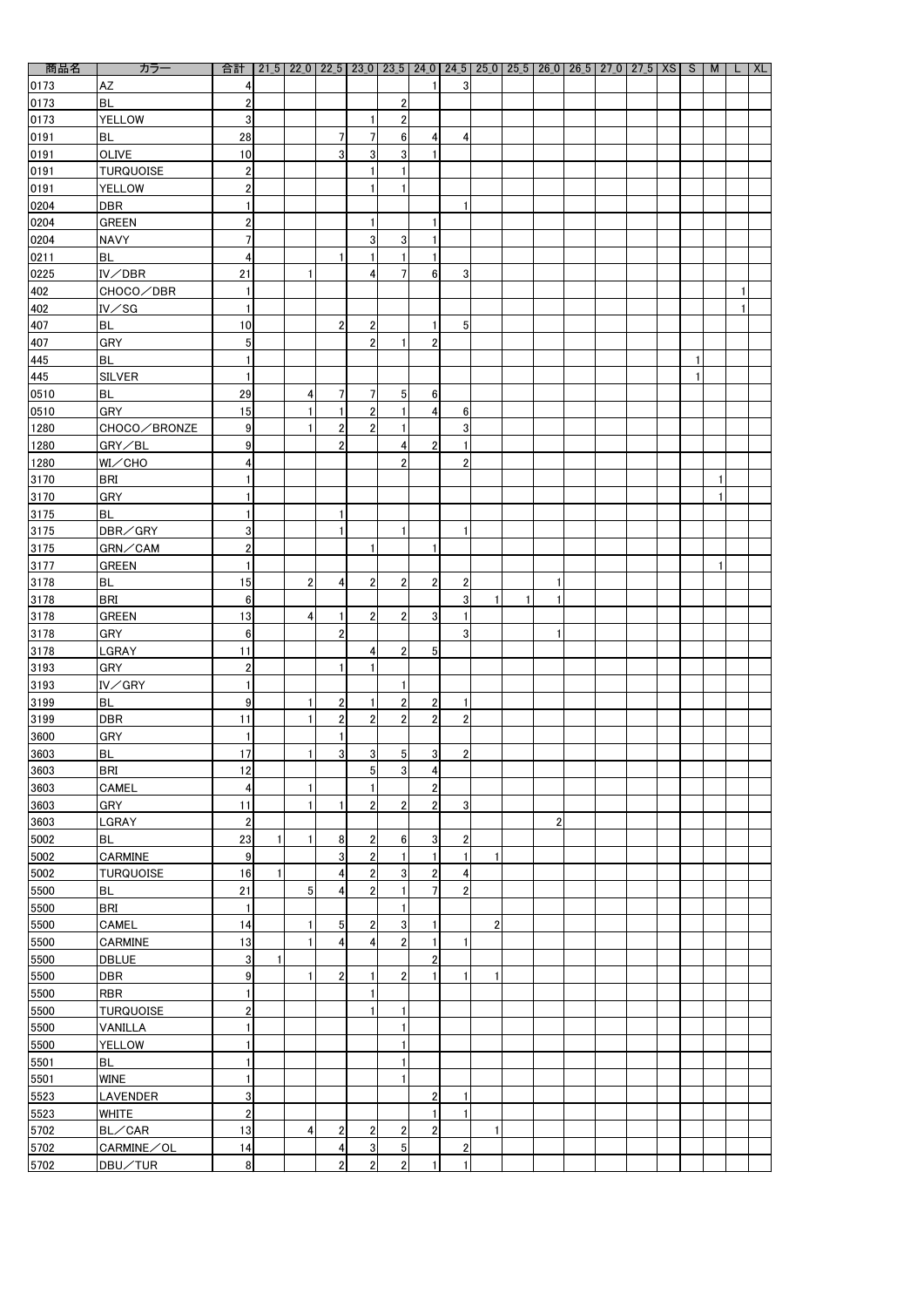| 商品名    | カラー              | 合計                      |                 |                  |                  |                |                |                |                         |                | 21_5 22_0 22_5 23_0 23_5 24_0 24_5 25_0 25_6 26_0 26_5 27_0 27_5   XS   S |                 |                  |                  |  | M | <b>XL</b> |
|--------|------------------|-------------------------|-----------------|------------------|------------------|----------------|----------------|----------------|-------------------------|----------------|---------------------------------------------------------------------------|-----------------|------------------|------------------|--|---|-----------|
| 7032   | <b>APRICOT</b>   | 4                       | 2               |                  |                  |                |                |                |                         |                |                                                                           |                 |                  |                  |  |   |           |
| 7032   | <b>BL</b>        | $\overline{c}$          |                 |                  |                  |                |                |                |                         |                |                                                                           |                 |                  |                  |  |   |           |
| 7032   | <b>BRI</b>       | $\overline{\mathbf{c}}$ |                 |                  | 1                |                |                |                |                         |                |                                                                           |                 |                  |                  |  |   |           |
| 7032   | CAMEL            | 5                       |                 |                  |                  |                |                | 4              |                         |                |                                                                           |                 |                  |                  |  |   |           |
|        |                  |                         |                 |                  |                  |                |                |                | 1                       |                |                                                                           |                 |                  |                  |  |   |           |
| 7032   | <b>DKH</b>       | 4                       |                 |                  | $\overline{2}$   |                |                |                |                         |                |                                                                           |                 |                  |                  |  |   |           |
| 7032   | <b>IVORY</b>     | 1                       |                 |                  |                  |                |                |                |                         |                |                                                                           |                 |                  |                  |  |   |           |
| 7032   | <b>WINE</b>      | 1                       |                 |                  | 1                |                |                |                |                         |                |                                                                           |                 |                  |                  |  |   |           |
| 7058   | <b>BL</b>        | 26                      | 9               | 8                |                  | 5              | $\overline{2}$ |                | 2                       |                |                                                                           |                 |                  |                  |  |   |           |
| 7058   | <b>BRI</b>       | 1                       |                 |                  |                  |                |                |                |                         |                |                                                                           |                 |                  |                  |  |   |           |
| 7058   | <b>GRY</b>       | 26                      | $\overline{3}$  | 4                | 5 <sup>1</sup>   | 4              |                | 2              | 1                       |                |                                                                           |                 |                  |                  |  |   |           |
| 7058   | OLIVE            | 1                       |                 |                  |                  |                |                |                |                         |                |                                                                           |                 |                  |                  |  |   |           |
| 7087   | BL/BL            | 10                      | 3 <sup>1</sup>  | 4                | 3                |                |                |                |                         |                |                                                                           |                 |                  |                  |  |   |           |
| 7087   | FO/DBU           | 7                       |                 | 3                |                  |                | 3              |                |                         |                |                                                                           |                 |                  |                  |  |   |           |
| 7087   | RBU/OLIVE        | $\overline{\mathbf{c}}$ |                 |                  | $\overline{2}$   |                |                |                |                         |                |                                                                           |                 |                  |                  |  |   |           |
| 7087   | TO/CAR           | $\overline{7}$          |                 |                  | $\mathbf{1}$     |                | 3              | 2              |                         |                |                                                                           |                 |                  |                  |  |   |           |
| 7089   | <b>BL</b>        | 2                       |                 | $\overline{2}$   |                  |                |                |                |                         |                |                                                                           |                 |                  |                  |  |   |           |
| 7089   | <b>DBR</b>       | 3                       |                 |                  | $\overline{2}$   |                |                |                |                         |                |                                                                           |                 |                  |                  |  |   |           |
|        |                  |                         |                 |                  |                  |                |                |                |                         |                |                                                                           |                 |                  |                  |  |   |           |
| 7089   | <b>FOREST</b>    | 3                       |                 |                  |                  | 3              |                |                |                         |                |                                                                           |                 |                  |                  |  |   |           |
| 7089   | <b>TOMATO</b>    | $\bf 6$                 |                 |                  |                  | $6\phantom{1}$ |                |                |                         |                |                                                                           |                 |                  |                  |  |   |           |
| 7091   | <b>BL</b>        | 17                      |                 |                  |                  |                | 3              | 3              |                         | $\overline{2}$ | 3                                                                         | 2               |                  | $\overline{2}$   |  |   |           |
| 7091   | CAMEL            | 3                       |                 |                  |                  |                | 3              |                |                         |                |                                                                           |                 |                  |                  |  |   |           |
| 7091   | <b>DBR</b>       | 29                      | 5 <sup>1</sup>  | 5                | $\mathbf{1}$     | $\overline{2}$ | 3              | 3              | 3                       |                |                                                                           | $\mathbf{2}$    |                  | 4                |  |   |           |
| 7091   | <b>FOREST</b>    | 36                      |                 | 4                |                  |                | 3              |                | $5\overline{)}$         | 3 <sup>1</sup> | $\overline{2}$                                                            | 5 <sub>l</sub>  |                  | 5                |  |   |           |
| 7091   | <b>SGRAY</b>     | 16                      | 3 <sup>1</sup>  | 5 <sup>1</sup>   | $\overline{3}$   | $\overline{2}$ | $\overline{2}$ |                |                         |                |                                                                           |                 |                  |                  |  |   |           |
| 7091   | <b>TOMATO</b>    | $\overline{2}$          |                 |                  |                  |                |                |                |                         |                |                                                                           |                 |                  |                  |  |   |           |
| 7094   | <b>BL</b>        | 8                       |                 |                  |                  |                |                |                |                         |                |                                                                           | $\mathbf{2}$    | $\overline{2}$   | $\overline{2}$   |  |   |           |
| 7094   | <b>CAMEL</b>     | $\boldsymbol{9}$        |                 | 3 <sup>1</sup>   | 2 <sub>1</sub>   |                | 4              |                |                         |                |                                                                           |                 |                  |                  |  |   |           |
| 7094   | <b>GRY</b>       | 3                       |                 | $\boldsymbol{2}$ |                  |                |                |                |                         |                | 1                                                                         |                 |                  |                  |  |   |           |
| 7094   | <b>NAVY</b>      | $5\phantom{.0}$         |                 | 3 <sup>1</sup>   | $\mathbf{1}$     |                |                |                |                         |                |                                                                           |                 |                  |                  |  |   |           |
| 7100   | <b>BL</b>        | 10                      |                 | 3                |                  | $\overline{2}$ |                |                | 1                       | -1             |                                                                           |                 |                  | -1               |  |   |           |
| 7100   | CAMEL            | $\mathbf{3}$            |                 |                  | 1                |                |                |                |                         |                |                                                                           |                 |                  |                  |  |   |           |
| 7100   | <b>CARMINE</b>   | 35                      |                 |                  | $\overline{2}$   |                | 1              | $\overline{2}$ | $\overline{\mathbf{4}}$ | 3 <sup>1</sup> | 6                                                                         | 8               | 4                | 5 <sup>1</sup>   |  |   |           |
| 7100   | <b>OLIVE</b>     | 45                      |                 | 5 <sub>5</sub>   | $\boldsymbol{2}$ |                |                | 5 <sub>l</sub> | 4                       | 5 <sub>l</sub> | 8                                                                         | 6 <sup>1</sup>  | 4                | 4                |  |   |           |
|        |                  | $\overline{1}$          |                 | $\overline{2}$   | $\overline{3}$   |                |                | $\overline{2}$ |                         |                |                                                                           |                 |                  |                  |  |   |           |
| 7100   | <b>TURQUOISE</b> |                         |                 |                  |                  |                |                |                |                         |                |                                                                           |                 |                  |                  |  |   |           |
| 7103   | <b>BL</b>        | $\overline{c}$          |                 |                  |                  |                |                |                | $\mathbf{2}$            |                |                                                                           |                 |                  |                  |  |   |           |
| 7103   | CAMEL            | 4                       |                 |                  |                  |                |                | $\overline{2}$ | $\overline{2}$          |                |                                                                           |                 |                  |                  |  |   |           |
| 7108   | CAR/VA           | 4                       |                 |                  |                  |                |                |                |                         |                |                                                                           | 3 <sup>1</sup>  |                  |                  |  |   |           |
| 7108   | DBLU/VA          | 4                       |                 |                  |                  |                |                |                |                         |                |                                                                           |                 | $\overline{2}$   |                  |  |   |           |
| 7108   | OL/VA            | $\bf 6$                 |                 |                  |                  |                |                |                |                         |                |                                                                           |                 | 4                |                  |  |   |           |
| 7108   | YE/VA            | $\overline{c}$          |                 |                  |                  |                |                |                |                         |                |                                                                           | $\overline{2}$  |                  |                  |  |   |           |
| 7110   | <b>BL</b>        | 22                      | 3 <sup>1</sup>  | 3 <sup>1</sup>   | 1                |                |                |                | $\boldsymbol{6}$        |                |                                                                           |                 | 4                | $\overline{2}$   |  |   |           |
| 7110   | <b>CAMEL</b>     | $5\phantom{.0}$         |                 |                  | $\overline{2}$   |                |                | $\overline{2}$ |                         |                |                                                                           |                 |                  |                  |  |   |           |
| 7110   | <b>CARMINE</b>   | 35                      | $\vert 4 \vert$ |                  | 1                |                |                |                | 8                       | 5 <sup>1</sup> | 5 <sub>l</sub>                                                            | 4 <sup>1</sup>  | 4                | 3                |  |   |           |
| 7110   | <b>OLIVE</b>     | 17                      |                 | 3 <sup>1</sup>   |                  |                | 1              | 5 <sub>l</sub> | $\overline{2}$          |                | $\overline{2}$                                                            |                 |                  |                  |  |   |           |
| 7110   | <b>SILVER</b>    | 1                       |                 |                  |                  |                |                |                |                         |                |                                                                           |                 |                  |                  |  |   |           |
| $7110$ | <b>TURQUOISE</b> | $\overline{1}$          |                 |                  |                  |                |                |                |                         |                |                                                                           | $\vert 4 \vert$ | $\overline{2}$   |                  |  |   |           |
| 7110   | <b>WHITE</b>     | 28                      |                 |                  |                  |                |                |                | $\mathbf{3}$            | 6 <sup>1</sup> | 4                                                                         | 6               | 4                | 5 <sup>1</sup>   |  |   |           |
| 7110   | <b>YELLOW</b>    | 48                      |                 |                  | 1                | 3              | $\overline{2}$ |                | $5\overline{)}$         | 4              |                                                                           | 9               | 10               | 5 <sup>1</sup>   |  |   |           |
| 7200   | <b>TOMATO</b>    | $\overline{2}$          |                 |                  | 1                |                |                |                |                         |                |                                                                           |                 |                  |                  |  |   |           |
| 7202   | <b>OLIVE</b>     | $\overline{3}$          |                 | $\overline{2}$   | $\mathbf{1}$     |                |                |                |                         |                |                                                                           |                 |                  |                  |  |   |           |
| 7205   | CAMEL            | $\overline{\mathbf{c}}$ |                 |                  | $\overline{2}$   |                |                |                |                         |                |                                                                           |                 |                  |                  |  |   |           |
|        |                  | $\overline{7}$          |                 |                  |                  |                |                |                |                         |                |                                                                           |                 |                  |                  |  |   |           |
| 7205   | FOREST           |                         |                 |                  | $\overline{4}$   | $\overline{2}$ |                |                |                         |                |                                                                           |                 |                  |                  |  |   |           |
| 7205   | <b>SGRAY</b>     | $\overline{\mathbf{r}}$ |                 |                  |                  |                |                |                |                         |                |                                                                           |                 |                  |                  |  |   |           |
| 7205   | <b>TOMATO</b>    | $\boldsymbol{6}$        |                 |                  | 1                | 3              | $\mathbf{2}$   |                |                         |                |                                                                           |                 |                  |                  |  |   |           |
| 7223   | AZ/CM            | $\mathbf{1}$            |                 |                  | 1                |                |                |                |                         |                |                                                                           |                 |                  |                  |  |   |           |
| 7223   | BL/BL            | 5                       | $\overline{2}$  |                  | $\mathbf{2}$     |                |                |                |                         |                |                                                                           |                 |                  |                  |  |   |           |
| 7223   | CM/OL            | $\overline{5}$          | $\mathbf{1}$    |                  | 4                |                |                |                |                         |                |                                                                           |                 |                  |                  |  |   |           |
| 7223   | TO/CAR           | 3                       |                 |                  |                  | 3              |                |                |                         |                |                                                                           |                 |                  |                  |  |   |           |
| 7224   | BL/BL            | $\bf 6$                 |                 |                  | $\mathbf{3}$     | $\mathbf{3}$   |                |                |                         |                |                                                                           |                 |                  |                  |  |   |           |
| 7224   | DBR/OL           | 4                       |                 |                  | 1                |                |                | 3              |                         |                |                                                                           |                 |                  |                  |  |   |           |
| 7224   | VIO∕DBR          | $\overline{1}$          | 1               | $\mathbf{2}$     | $\mathbf{2}$     |                |                |                |                         |                |                                                                           |                 |                  |                  |  |   |           |
| 7228   | AZ/CM            | 30                      | 5 <sup>1</sup>  | 5 <sub>l</sub>   | $\vert 4 \vert$  | 5 <sup>1</sup> | 4              | 3              |                         |                |                                                                           |                 |                  | $\boldsymbol{2}$ |  |   |           |
| 7228   | BL/BL            | 3                       |                 |                  |                  |                |                |                |                         |                |                                                                           |                 |                  |                  |  |   |           |
| 7228   | BL/IV            | 54                      | $\mathbf{2}$    |                  | $\mathbf{1}$     |                |                |                | 9                       | 10             | 7                                                                         | 9               | 11               | 4                |  |   |           |
| 7228   | DBR/CHO          | 4                       |                 |                  |                  |                |                |                |                         |                |                                                                           |                 | $\boldsymbol{2}$ | 2                |  |   |           |
| 7228   | FOR/IV           | $\overline{1}$          |                 |                  |                  |                |                |                |                         |                |                                                                           | $\mathbf{2}$    | 4                |                  |  |   |           |
| 7228   | FOREST/SG        | 44                      | 5 <sub>l</sub>  | 7                | 8 <sup>1</sup>   | 3              | 3              | $\mathbf{3}$   |                         |                | 3                                                                         | 4               | $\mathbf 2$      | 4                |  |   |           |
| 7228   | YE/CA            | 33                      | 6               | 3 <sup>1</sup>   | $\overline{7}$   | 5              | 7              | 5 <sup>1</sup> |                         |                |                                                                           |                 |                  |                  |  |   |           |
|        |                  |                         |                 |                  |                  |                |                |                |                         |                |                                                                           |                 |                  |                  |  |   |           |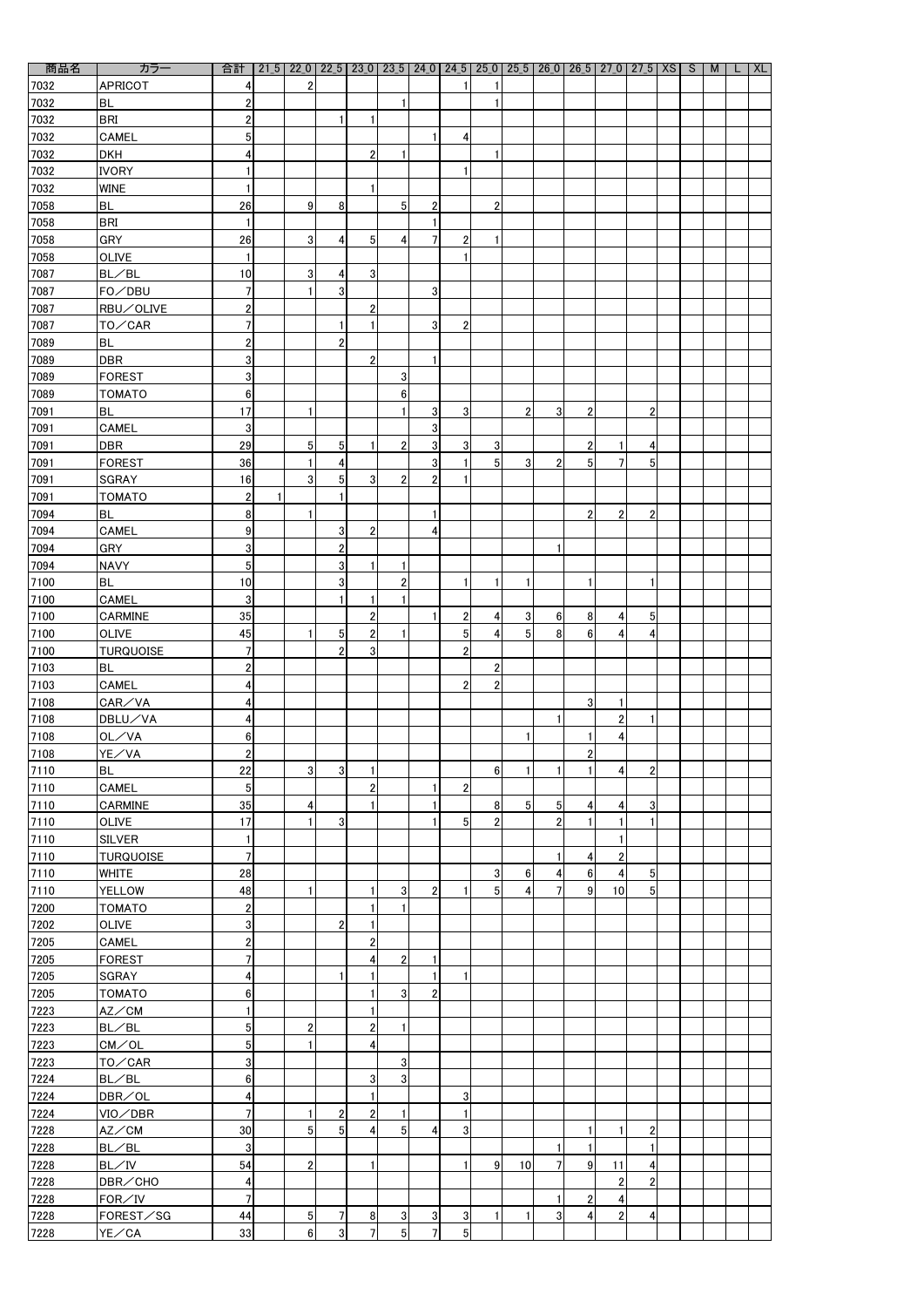| 商品名                 | カラー                        | 合計               |   | $21\overline{5}$   22 0   22 $\overline{5}$   23 0   23 $\overline{5}$   24 0   24 $\overline{5}$   25 0   25 $\overline{5}$   26 0   26 $\overline{5}$   27 0   27 $\overline{5}$   XS   S |                |                  |                |                 |                |                |                |                |                |                |                |  | M              |   | <b>XL</b> |
|---------------------|----------------------------|------------------|---|---------------------------------------------------------------------------------------------------------------------------------------------------------------------------------------------|----------------|------------------|----------------|-----------------|----------------|----------------|----------------|----------------|----------------|----------------|----------------|--|----------------|---|-----------|
| 7229                | IV/IV/PK                   | 2                |   |                                                                                                                                                                                             |                | 1                |                |                 |                |                |                |                |                |                |                |  |                |   |           |
| 7229                | IV/NV/NV                   | 4                |   |                                                                                                                                                                                             |                | 1                |                | -1              |                |                |                |                |                |                |                |  |                |   |           |
| 7242                | BL                         | 4                |   |                                                                                                                                                                                             |                |                  |                |                 |                |                |                |                |                |                |                |  |                |   |           |
| 7242                | <b>CAMEL</b>               | 11               |   | $\overline{2}$                                                                                                                                                                              | $\overline{2}$ | $\overline{c}$   |                | $\overline{2}$  | $\overline{2}$ |                |                |                |                |                |                |  |                |   |           |
| 7242                | <b>FOREST</b>              | 11               |   |                                                                                                                                                                                             |                | $\overline{3}$   | 3              | $\overline{2}$  |                |                |                |                |                |                |                |  |                |   |           |
| 7245                | <b>CITY</b>                | 13               |   |                                                                                                                                                                                             |                |                  |                |                 |                | 4              | 3 <sup>1</sup> | $\overline{2}$ | 2 <sup>1</sup> | 1              | 1              |  |                |   |           |
| 7245                | <b>NATURE</b>              | 5                |   |                                                                                                                                                                                             |                |                  |                |                 |                |                |                |                |                | 5              |                |  |                |   |           |
| 7251                | BL/WH                      | $\mathbf{3}$     |   |                                                                                                                                                                                             |                |                  |                |                 |                |                |                |                |                |                |                |  |                |   |           |
| 7251                | NV/WH                      | 4                |   |                                                                                                                                                                                             |                |                  |                |                 |                |                |                |                |                |                |                |  | 3              |   |           |
| 7252                | BL/WH                      | 8                |   |                                                                                                                                                                                             |                |                  |                |                 |                |                |                |                |                |                |                |  | 3              | 5 |           |
| 7252                | DBR/WH                     | 10               |   |                                                                                                                                                                                             |                |                  |                |                 |                |                |                |                |                |                |                |  | 4              | 6 |           |
| 7253                | BL/WH                      | $\overline{7}$   |   |                                                                                                                                                                                             |                |                  |                |                 |                |                |                |                |                |                |                |  | 3              |   |           |
| 7253                | RD/BL/WH                   | 5                |   |                                                                                                                                                                                             |                |                  |                |                 |                |                |                |                |                |                |                |  | $\overline{2}$ | 3 |           |
| 7256                | <b>BL</b>                  | 11               |   |                                                                                                                                                                                             |                | $\overline{2}$   | 3              | $\overline{2}$  |                |                |                |                |                |                |                |  |                |   |           |
| 7258                | <b>WHITE</b>               | 4                |   |                                                                                                                                                                                             |                |                  |                |                 |                |                |                |                |                |                |                |  |                |   |           |
| 7301                | <b>BL</b>                  | 3                |   |                                                                                                                                                                                             |                | 1                | $\overline{2}$ |                 |                |                |                |                |                |                |                |  |                |   |           |
| 7301                | <b>IVORY</b>               | 26               |   | 3 <sup>1</sup>                                                                                                                                                                              | 4              | $6 \overline{6}$ | $6\phantom{.}$ | 4               | 3              |                |                |                |                |                |                |  |                |   |           |
| 7301                | <b>NAVY</b>                | $\boldsymbol{2}$ |   |                                                                                                                                                                                             |                |                  |                |                 |                |                |                |                |                |                |                |  |                |   |           |
| 7501                | <b>GRY</b>                 | 3 <sup>1</sup>   |   |                                                                                                                                                                                             |                |                  | 3              |                 |                |                |                |                |                |                |                |  |                |   |           |
| 7510                | <b>AZ</b>                  | 67               |   | 7                                                                                                                                                                                           | 11             | 15               | 13             | 12              | 9              |                |                |                |                |                |                |  |                |   |           |
| 7510                | <b>BL</b>                  | 23               |   | 4                                                                                                                                                                                           | 4              | $\mathbf{3}$     | 4              | 3               | 5              |                |                |                |                |                |                |  |                |   |           |
| 7510                | <b>FOREST</b>              | 3                |   |                                                                                                                                                                                             |                | 1                |                |                 |                |                |                |                |                |                |                |  |                |   |           |
| 7510                | <b>TOMATO</b>              | 27               |   | 5 <sub>l</sub>                                                                                                                                                                              | 5 <sub>l</sub> | $5\overline{)}$  | 3              | 5               | 4              |                |                |                |                |                |                |  |                |   |           |
| 9100                | <b>BL</b>                  | 20               |   | $\overline{2}$                                                                                                                                                                              | 3 <sup>1</sup> | $\mathbf{3}$     | $\overline{5}$ | $5\overline{)}$ |                |                |                |                |                |                |                |  |                |   |           |
| 9100                | <b>CARMINE</b>             | 11               |   |                                                                                                                                                                                             | $\overline{2}$ | $\boldsymbol{4}$ | 4              |                 |                |                |                |                |                |                |                |  |                |   |           |
| 9101                | <b>BL</b>                  | 28               |   | 3 <sup>1</sup>                                                                                                                                                                              | 10             | $\vert 9 \vert$  | $\mathbf{2}$   | 4               |                |                |                |                |                |                |                |  |                |   |           |
|                     | DBR                        | 16               |   |                                                                                                                                                                                             | 9              | $\mathbf{2}$     | $\sqrt{3}$     | $\overline{2}$  |                |                |                |                |                |                |                |  |                |   |           |
| $\frac{9101}{9101}$ |                            | 5 <sub>l</sub>   |   |                                                                                                                                                                                             | $\overline{2}$ | $\mathbf{2}$     | $\mathbf{1}$   |                 |                |                |                |                |                |                |                |  |                |   |           |
|                     | <b>FOREST</b>              | 3 <sup>1</sup>   |   |                                                                                                                                                                                             |                | $\mathbf{3}$     |                |                 |                |                |                |                |                |                |                |  |                |   |           |
| 9101                | <b>TOMATO</b><br><b>BL</b> |                  |   |                                                                                                                                                                                             |                |                  |                |                 |                |                |                |                |                |                |                |  |                |   |           |
| 9103                |                            | 13               |   |                                                                                                                                                                                             | 3 <sup>1</sup> | 1                | $\overline{2}$ | $\overline{2}$  | 4              |                |                |                |                |                |                |  |                |   |           |
| 9106                | <b>BL</b>                  | 1                |   |                                                                                                                                                                                             |                |                  |                |                 |                |                |                |                |                |                |                |  |                |   |           |
| 9106                | BL/BL                      | $\mathbf{1}$     |   |                                                                                                                                                                                             |                |                  |                |                 |                |                |                |                |                |                |                |  |                |   |           |
| 9106                | CAMEL                      | 10               |   |                                                                                                                                                                                             |                | 3                | $\overline{2}$ | 5               |                |                |                |                |                |                |                |  |                |   |           |
| 9106                | <b>DBR</b>                 |                  |   |                                                                                                                                                                                             |                |                  |                |                 |                |                |                |                |                |                |                |  |                |   |           |
| 9106                | <b>YELLOW</b>              | $\overline{2}$   |   |                                                                                                                                                                                             |                |                  | $\overline{2}$ |                 |                |                |                |                |                |                |                |  |                |   |           |
| 0032PX              | GRY/SG                     | 12               |   | 3 <sup>1</sup>                                                                                                                                                                              | $2\vert$       | $\overline{2}$   | $\mathbf{2}$   | $\overline{2}$  |                |                |                |                |                |                |                |  |                |   |           |
| 0032PX              | IV/GRN                     | $\mathbf 2$      |   |                                                                                                                                                                                             |                |                  | $\overline{2}$ |                 |                |                |                |                |                |                |                |  |                |   |           |
| 0032PX              | $IV\diagup$ SG             | 95               |   | 12                                                                                                                                                                                          | 14             | 20               | 18             | 16              | 13             |                |                |                |                |                |                |  |                |   |           |
| 0032PX              | <b>NAVY</b>                |                  |   |                                                                                                                                                                                             |                |                  |                |                 |                |                |                |                |                |                |                |  |                |   |           |
| 0032PX              | SG/IV                      | 6 <sup>1</sup>   |   | 2 <sub>l</sub>                                                                                                                                                                              |                | $\mathbf{3}$     |                | -1              |                |                |                |                |                |                |                |  |                |   |           |
| 0198OP              | <b>AGRY</b>                | 54               |   | 6 <sup>1</sup>                                                                                                                                                                              | 10             | 11               | 12             | 10              | 4              |                |                |                |                |                |                |  |                |   |           |
| 0198OP              | <b>BL</b>                  | 48               |   | 8 <sup>1</sup>                                                                                                                                                                              | 12             | $\overline{7}$   | 7              | 9               | $\overline{2}$ | $\overline{2}$ |                |                |                |                |                |  |                |   |           |
| 0198OP              | COCOA                      | 10               |   | 5 <sub>l</sub>                                                                                                                                                                              | 4              |                  |                |                 |                |                |                |                |                |                |                |  |                |   |           |
| 0198OP              | <b>KAHKI</b>               | 17               |   | $\overline{2}$                                                                                                                                                                              | 3 <sup>1</sup> | $\overline{4}$   | 4              | 3               |                |                |                |                |                |                |                |  |                |   |           |
| 0198OP              | <b>WHITE</b>               | 29               |   | $\overline{2}$                                                                                                                                                                              | 4              | $\overline{9}$   | 8              | 6               |                |                |                |                |                |                |                |  |                |   |           |
| 0209SP              | <b>BL</b>                  | 8 <sup>1</sup>   |   |                                                                                                                                                                                             |                | 1                | $\overline{2}$ | 3               | $\overline{2}$ |                |                |                |                |                |                |  |                |   |           |
| 0209SP              | <b>FOREST</b>              | 5 <sub>l</sub>   |   |                                                                                                                                                                                             |                | $\overline{2}$   |                |                 |                |                |                |                |                |                |                |  |                |   |           |
| 0209SP              | <b>TOMATO</b>              | 5 <sub>l</sub>   |   |                                                                                                                                                                                             |                |                  |                |                 |                |                |                |                |                |                |                |  |                |   |           |
| 118M                | <b>BL</b>                  | 12               |   |                                                                                                                                                                                             |                |                  |                |                 |                |                |                |                | 4              | 4              | 4              |  |                |   |           |
| 118M                | $BL$ /FO                   | 6 <sup>1</sup>   |   |                                                                                                                                                                                             |                |                  |                |                 |                | $\overline{2}$ |                |                |                | 3              |                |  |                |   |           |
| 118M                | DBR/R.BRN                  | 18               |   |                                                                                                                                                                                             |                |                  |                |                 |                | 4              | 4              |                | $\overline{2}$ | 3              | 1              |  |                |   |           |
| 7091PX              | AZ/FO                      | 40               |   |                                                                                                                                                                                             | 5 <sub>l</sub> | $\mathbf{2}$     | $\overline{2}$ |                 | 5              | $\overline{2}$ | 3 <sup>1</sup> | 4              | 3 <sup>l</sup> | 3              | $\overline{3}$ |  |                |   |           |
| 7091PX              | BL/AZ                      | 10               |   | 4                                                                                                                                                                                           |                |                  |                |                 |                |                |                |                |                |                |                |  |                |   |           |
| 7091PX              | FO/FO/DBR                  | 3                |   |                                                                                                                                                                                             |                | $\mathbf{1}$     |                |                 |                |                |                |                |                |                |                |  |                |   |           |
| 7091PX              | SGY/SGY/DBR                | 12               |   |                                                                                                                                                                                             |                |                  |                |                 |                | $\overline{2}$ |                | 3 <sup>l</sup> | $\overline{2}$ | $\overline{2}$ | 1              |  |                |   |           |
| 7091PX              | YE/YE/DBR                  | 2 <sub>l</sub>   |   |                                                                                                                                                                                             | $\overline{2}$ |                  |                |                 |                |                |                |                |                |                |                |  |                |   |           |
| 7110J               | <b>TURQUOISE</b>           | $\overline{2}$   |   |                                                                                                                                                                                             |                | 1                | $\blacksquare$ |                 |                |                |                |                |                |                |                |  |                |   |           |
| 7110J               | <b>YELLOW</b>              |                  |   |                                                                                                                                                                                             |                |                  |                |                 |                |                |                |                |                |                |                |  |                |   |           |
| 7110Y               | <b>BL</b>                  | 28               | 3 | 6 <sup>1</sup>                                                                                                                                                                              | 6 <sup>1</sup> | $6 \,$           | $\mathbf 3$    | $\overline{4}$  |                |                |                |                |                |                |                |  |                |   |           |
| 7217PX              | AZ/NV                      | 44               |   | $\vert 4 \vert$                                                                                                                                                                             | 8 <sup>1</sup> | $\boldsymbol{8}$ | 10             | 9               | 5              |                |                |                |                |                |                |  |                |   |           |
| 7217PX              | <b>BL/CHO</b>              | 43               |   | 5 <sub>l</sub>                                                                                                                                                                              | 6 <sup>1</sup> | 10               | 9              | 9               | 4              |                |                |                |                |                |                |  |                |   |           |
| 7217PX              | FO/BC                      | 4                |   |                                                                                                                                                                                             |                | 1                |                | 1               |                |                |                |                |                |                |                |  |                |   |           |
| 7217PX              | TO/VIO                     | 4                |   |                                                                                                                                                                                             |                | 1                |                |                 | $\overline{2}$ |                |                |                |                |                |                |  |                |   |           |
| 7217PX              | YE/CA                      | 4                |   |                                                                                                                                                                                             |                |                  |                |                 | $\overline{2}$ |                |                |                |                |                |                |  |                |   |           |
| 732M                | <b>BL</b>                  | 8                |   |                                                                                                                                                                                             |                |                  |                |                 |                |                | 3 <sup>1</sup> |                |                | $\mathbf 2$    | 1              |  |                |   |           |
| 732M                | <b>CARMINE</b>             | $\mathbf{3}$     |   |                                                                                                                                                                                             |                |                  |                |                 |                |                |                |                |                |                |                |  |                |   |           |